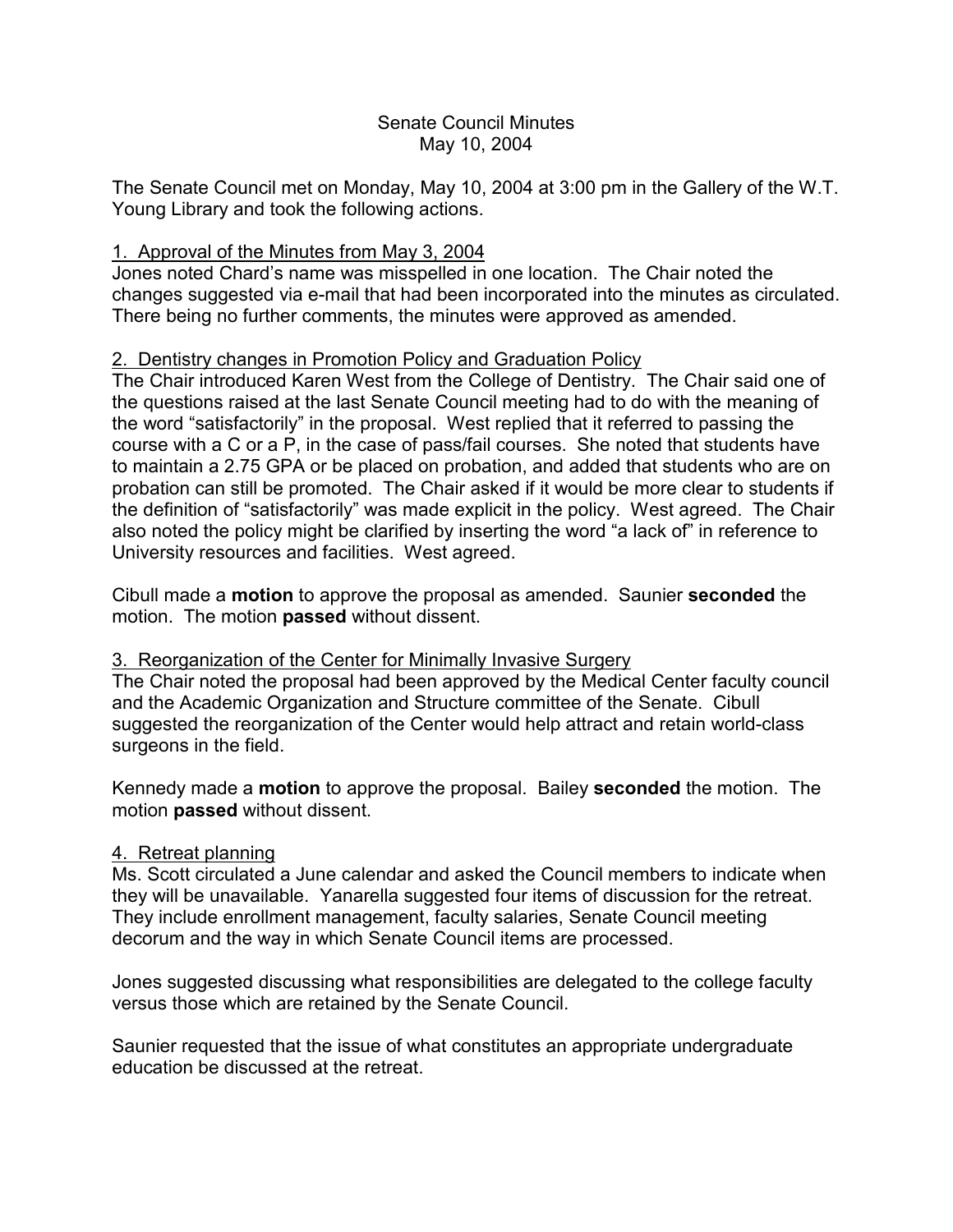Jones asked Saunier who was overseeing LCC's academic interests on the transition team. Saunier replied that she was unaware of who was on the transition team. Cibull suggested appointing an LCC liaison to the Senate Council to facilitate further cooperation between the two institutions. Saunier suggested that LCC's elected faculty representative to the KCTCS senate, Joanne Olson-Biglieri, should serve as the liaison to the Senate Council.

Cibull supported Saunier's request to discuss the quality of undergraduate education. Grabau noted that the Associate Provost for Undergraduate Education has appointed a committee to conduct a self-study of the University Studies Program. He said the committee is composed of Lori Gonzalez, Jonathan Golding, Janet Eldred and himself and is charged with compiling a report on the University Studies Program for either a part or all of that committee to examine in the fall.

Regarding the enrollment management issue, Bailey expressed concern that accepting fewer students might lead to the laying-off of faculty. Grabau said he'd like to get more information as to how student enrollment relates to the overall budget.

Cibull postulated that if every class is run at maximum enrollment then every student costs less to educate. He suggested one of the underlying questions is whether the University sees students as fuel or products. He added that another central question is whether it is better to provide a lesser education to a greater number of Kentuckians or better to offer a superior education to fewer.

Kennedy suggested inviting Steve Reed to the retreat, if faculty salaries were to be discussed. Kennedy noted that the entire discussion about faculty salaries was initiated by Reed and that it would therefore be appropriate to invite him.

#### Other Business

The Chair asked the Council's guidance on a request he received form the Provost's Office to submit names for the new Vice President for University Initiatives/Associate Provost for Multicultural Affairs' search committee. The Chair expressed concern that perhaps a candidate had already been selected and asked if the Senate Council should still participate in the committee formation process. Cibull suggested the Senate Council had a responsibility to participate and should do so. The Chair will solicit the Senate Council for nominees via e-mail. Cibull asked the Chair if he would be interested in serving on the search committee. The Chair declined.

The Chair noted it was time for the President's annual evaluation, but noted the Senate Council has not yet been solicited for input. He asked the Council members if he should take the initiative or wait for Steve Reed to approach him. Jones noted the Board was bound by the GR's to obtain input into the President's evaluation from the three councils of the three senates. Yanarella suggested using the University's strategic goals in the evaluation of the President. Cibull suggested using the same questionnaire used during last year's evaluation process. He also suggested sending a letter to Steve Reed noting that the regulations require the Senate Council to provide input and that the Senate